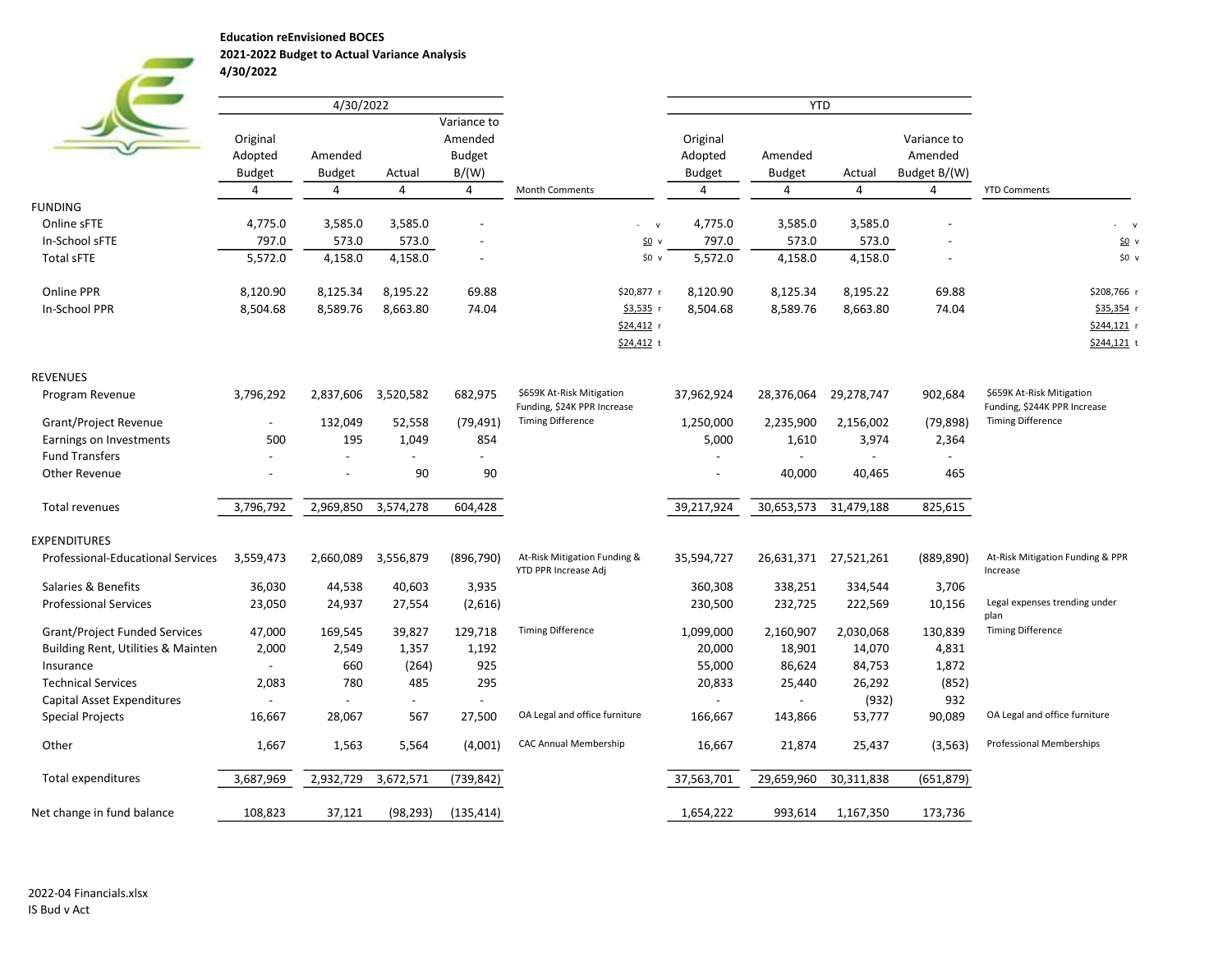Education reEnvisioned BOCES Statement of Revenues, Expenditures, and Change in Fund Balance General Fund

## High-Level Financial Trend

**Contract** 

 $\epsilon$ 

|  | I |  |
|--|---|--|
|  |   |  |

|                                                                       | 2013-2014                | 2014-2015                | 2015-2016   | 2016-2017   | 2017-2018                | 2018-2019                | 2019-2020                | 2020-2021      | 2021-2022<br>Original<br>Adopted | 2021-2022<br>Amended     | 2021-2022          |     |
|-----------------------------------------------------------------------|--------------------------|--------------------------|-------------|-------------|--------------------------|--------------------------|--------------------------|----------------|----------------------------------|--------------------------|--------------------|-----|
|                                                                       | Actual                   | Actual                   | Actual      | Actual      | Actual                   | Actual                   | Actual                   | Actual         | <b>Budget</b>                    | Budget                   | <b>FYTD Actual</b> |     |
| <b>FUNDING</b>                                                        |                          |                          |             |             |                          |                          |                          |                |                                  |                          |                    |     |
| Contract schools                                                      | 348.4                    | 1,649.2                  | 2,110.5     | 1,845.0     | 2,170.0                  | 2,401.0                  | 2,681.0                  | 5,119.0        | 5,572.0                          | 4,158.0                  | 4,158.0            |     |
| Internal schools                                                      | $\overline{\phantom{a}}$ | $\overline{\phantom{a}}$ | 199         | 206         | $\overline{\phantom{a}}$ | $\overline{\phantom{a}}$ | $\overline{\phantom{a}}$ |                | $\overline{\phantom{a}}$         | $\overline{\phantom{a}}$ |                    |     |
| Total funded students (SFTE)                                          | 348.4                    | 1,649.2                  | 2,309.0     | 2,050.5     | 2,170.0                  | 2,401.0                  | 2,681.0                  | 5,119.0        | 5,572.0                          | 4,158.0                  | 4,158.0            |     |
| YoY sFTE % increase/- decrease                                        |                          | 373%                     | 40%         | $-11%$      | 6%                       | 11%                      | 12%                      | 91%            | 108%                             | $-19%$                   |                    |     |
| Per-pupil revenue (PPR)                                               | 6,072.79                 | 6,423.90                 | 6,690.34    | 6,794.63    | 7,022.42                 | 7,448.96                 | 7,790.16                 | 7,457.87       | 8,175.79                         | 8,189.34                 | 9,388.73           |     |
| YoY PPR % increaes/-decrease                                          |                          | 6%                       | 4%          | 2%          | 3%                       | 6%                       | 5%                       | $-4%$          | 5%                               | 10%                      | 21%                |     |
| <b>REVENUES</b>                                                       |                          |                          |             |             |                          |                          |                          |                |                                  |                          |                    |     |
| <b>State PPR</b>                                                      | 2,115,517                | 10,594,296               | 14,120,104  | 12,536,092  | 15,238,647               | 17,884,947               | 20,885,430               | 38,176,859     | 45,555,509                       | 34,051,276               | 29,278,747         |     |
| Other Revenue                                                         | 81,738                   | 312,610                  | 1,943,261   | 2,070,482   | 561,295                  | 424,343                  | 769,443                  | 1,272,709      | 1,256,000                        | 2,542,000                | 2,200,441          |     |
| <b>Total revenues</b>                                                 | 2,197,255                | 10,906,906               | 16,063,365  | 14,606,574  | 15,799,942               | 18,309,290               | 21,654,873               | 39,449,568     | 46,811,509                       | 36,593,276               | 31,479,188         | 86% |
| <b>EXPENDITURES</b>                                                   |                          |                          |             |             |                          |                          |                          |                |                                  |                          |                    |     |
| Instruction                                                           | 1,295,015                | 9,904,854                | 13,460,832  | 12,198,441  | 13,907,598               | 16,768,564               | 19,622,699               | 35,839,384     | 42,713,672                       | 31,951,549               | 27,521,261         |     |
| Supporting services                                                   | 774,125                  | 740.303                  | 2,436,357   | 2,516,900   | 1,779,440                | 1,114,041                | 1,394,503                | 2,602,415      | 2,306,218                        | 3,592,471                | 2,790,578          |     |
| <b>Total expenditures</b>                                             | 2,069,140                | 10,645,157               | 15,897,189  | 14,715,341  | 15,687,038               | 17,882,605               | 21,017,202               | 38,441,798     | 45,019,890                       | 35,544,020               | 30,311,838         | 85% |
| % Expenditures for Instruction                                        | 63%                      | 93%                      | 85%         | 83%         | 89%                      | 94%                      | 93%                      | 93%            | 95%                              | 90%                      | 91%                |     |
| % Expenditures for Supporting Services                                | 37%                      | 7%                       | 15%         | 17%         | 11%                      | 6%                       | 7%                       | 7%             | 5%                               | 10%                      | 9%                 |     |
| Expenditure per sFTE<br>YoY Expenditure per sFTE % increaes/-decrease | 5,940                    | 6,455<br>9%              | 6,885<br>7% | 7,176<br>4% | 7,229<br>1%              | 7,448<br>3%              | 7,839<br>5%              | 7,510<br>$-4%$ | 8,080<br>3%                      | 8,548<br>14%             |                    |     |
| Net change in fund balance                                            | 128,115                  | 261,749                  | 166,176     | (108,767)   | 112,904                  | 426,685                  | 637,671                  | 1,007,770      | 1,791,619                        | 1,049,256                | 1,167,350          |     |
| Fund balance, beginning                                               |                          | 128,115                  | 389,864     | 556,040     | 447,273                  | 560,177                  | 986,862                  | 1,624,533      | 3,022,812                        | 2,632,303                | 2,632,303          |     |
| Fund balance, ending                                                  | 128,115                  | 389,864                  | 556,040     | 447,273     | 560,177                  | 986,862                  | 1,624,533                | 2,632,303      | 4,814,431                        | 3,681,559                | 3,799,653          |     |
| % Fund balance to Total revenues                                      | 5.83%                    | 3.57%                    | 3.46%       | 3.06%       | 3.55%                    | 5.39%                    | 7.50%                    | 6.67%          | 10.28%                           | 10.06%                   |                    |     |
| <b>FUND BALANCE</b>                                                   |                          |                          |             |             |                          |                          |                          |                |                                  |                          |                    |     |
| <b>Restricted for TABOR</b>                                           | 65,000                   | 328,000                  | 480,000     | 438,500     | 478,000                  | 553,000                  | 656,000                  | 1,176,000      | 1,404,000                        | 1,098,000                |                    |     |
| Unassigned                                                            | 63,115                   | 61,864                   | 76,040      | 8,773       | 82,177                   | 433,862                  | 968,533                  | 1,456,303      | 3,410,431                        | 2,583,559                |                    |     |
| <b>Total fund balance</b>                                             | 128,115                  | 389,864                  | 556,040     | 447,273     | 560,177                  | 986,862                  | 1,624,533                | 2,632,303      | 4,814,431                        | 3,681,559                |                    |     |